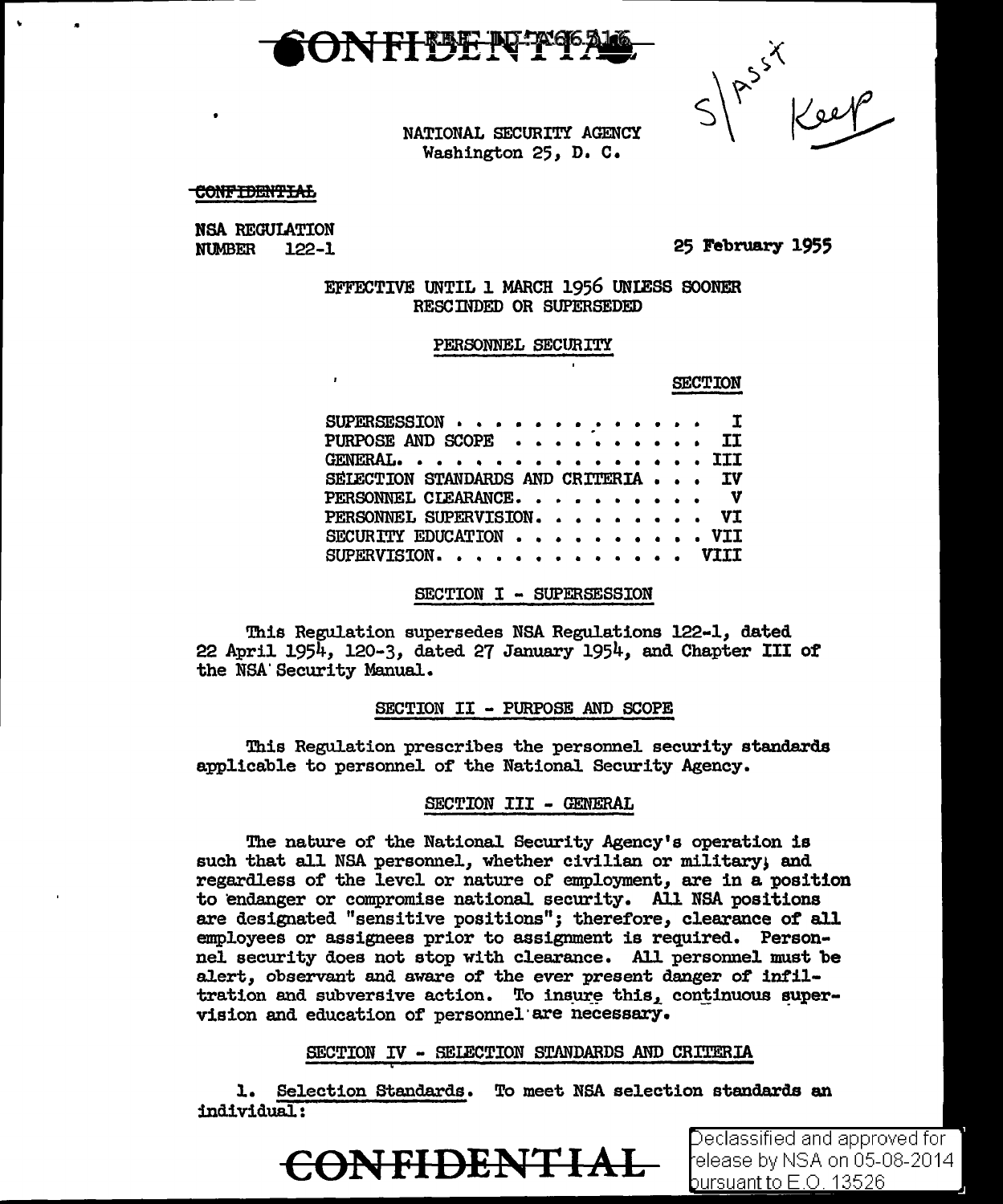

· NSA REGUIATION NO. 122-1 25 February 1955

•

a. Must be of excellent character and discretion, and of unquestioned loyalty to the United States. Exceptions to this requirement may be made only as agreed by USCIB.

b. Should be a native born citizen of the United States. If a citizen by naturalization, final papers should be dated prior to 1 September 1939. The members of his immediate family should be United States citizens.

c. Should be a person, no member 0£ whose immediate family nor any person to whom he may reasonably be supposed to be bound by ties or affection, kinship, or obligation is of dubious loyalty to the United States.

d. Should be a person, no member or whose immediate family nor any person to whom he may reasonably be supposed to be bound by ties of affection, kinship, or obligation, is a resident of a foreign country having basic or critical national interests opposed to those of the United States.

2. Exceptions. Exceptions to any of the foregoing requirements, except the first, may be made by the USCIB member of a member department or agency bUt only in case of compelling need after every reasonable assurance has been obtained that, in the circumstances, the security tisk involved is negligible.

3. Waiver of Selection Standards. It is inevitable that strict application of paragraph one will bar some individuals of great talent from duty or association with the Agency. Therefore, in cases of urgent operational heed exceptions authorized by paragraph tvo may be made. When such exceptions are desired, requests shall be submitted to the Chief, Security Division, in writing, to include the following:

a. A statement of the unique qualifications possessed by the individual in question

b. A justification, in terms of compelling operational heed, for accepting the calcuiated risk involved

c. The signature of the Chief of the Staff Division or Office concerned.

4. Criteria for Determining Eligibility for Clearance. Acceptance or retention is baaed on *ah* evaluation of all available information rew garding an applicant or employee. There follows a list, which is not all inclusive, of tynes of information which may indicate that an individual's employment or retention is not clearly consistent with the interests of National Security:

- 2 -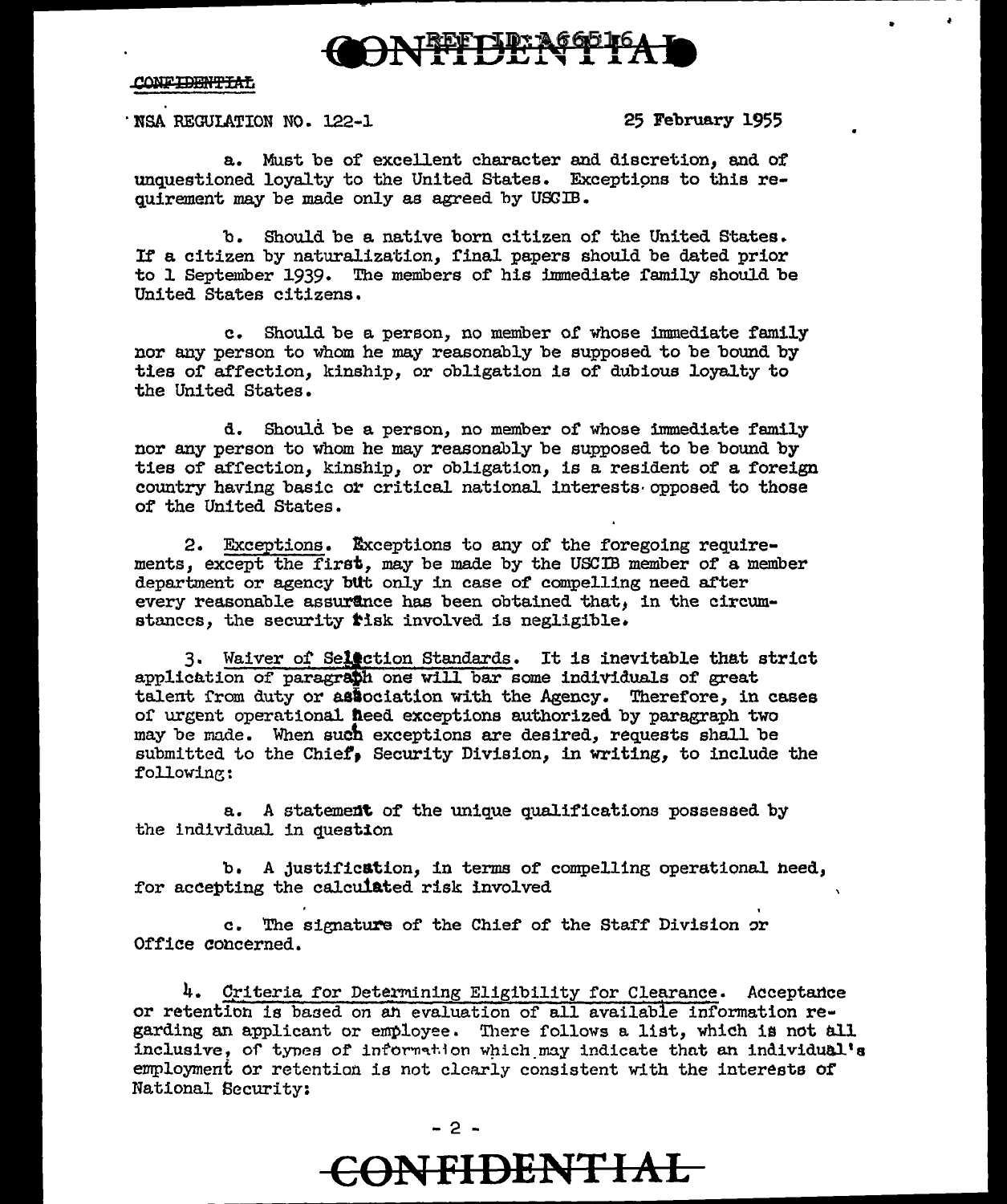

#### <del>CONFIDENTIAL</del>

NSA REGULATION NO. 122-1

25 February 1955

a. Depending on the relation of the Government employment to the national security:

- (1) Any behavior, activities, or associations which tend to show that the individual is not reliable or trustworthy
- (2) Any deliberate misrepresentations, falsifications, or omission of material facts
- (3) Any criminal, infamous, dishonest, immoral, or notoriously disgraceful conduct, habitual use of intoxicants to excess, drug addiction, or sexual perversion
- $(4)$  Any illness, including any mental condition, of a nature which, in the opinion of competent medical authority, may cause significant defect in the judgment or reliability of the employee, with due regard to the transient or continuing effect of the illness and the medical findings in such case
- (5) Any facts which furnish reason to believe that the individual may be subjected to coercion, influence, or pressure which may cause him to act contrary to the best interests of the national security

b. Commission of any act of sabotage, espionage, treason, or sedition, or attempt, threat or preparation therefor, or conspiring with, or aiding or abetting another to commit or attempt to commit any act of sabotage, espionage, treason, or sedition,

c. Establishing or continuing a sympathetic association with a saboteur, spy, traitor, seditionist, anarchist, revolutionist or with an espionage or other secret agent or representative of a foreign nation, or any representative of a foreign nation whose interests may be inimical to the interests of the United States, or with any person who advocates the use of force or violence to overthrow the government of the United States or the alteration of the form of government of the United States by unconstitutional means.

d. Advocacy of use of force or violence to overthrow the government of the United States, or of the alteration of the form of government of the United States by unconstitutional means.

e. Membership in, or affiliation or sympathetic association with, any foreign or domestic organization, association,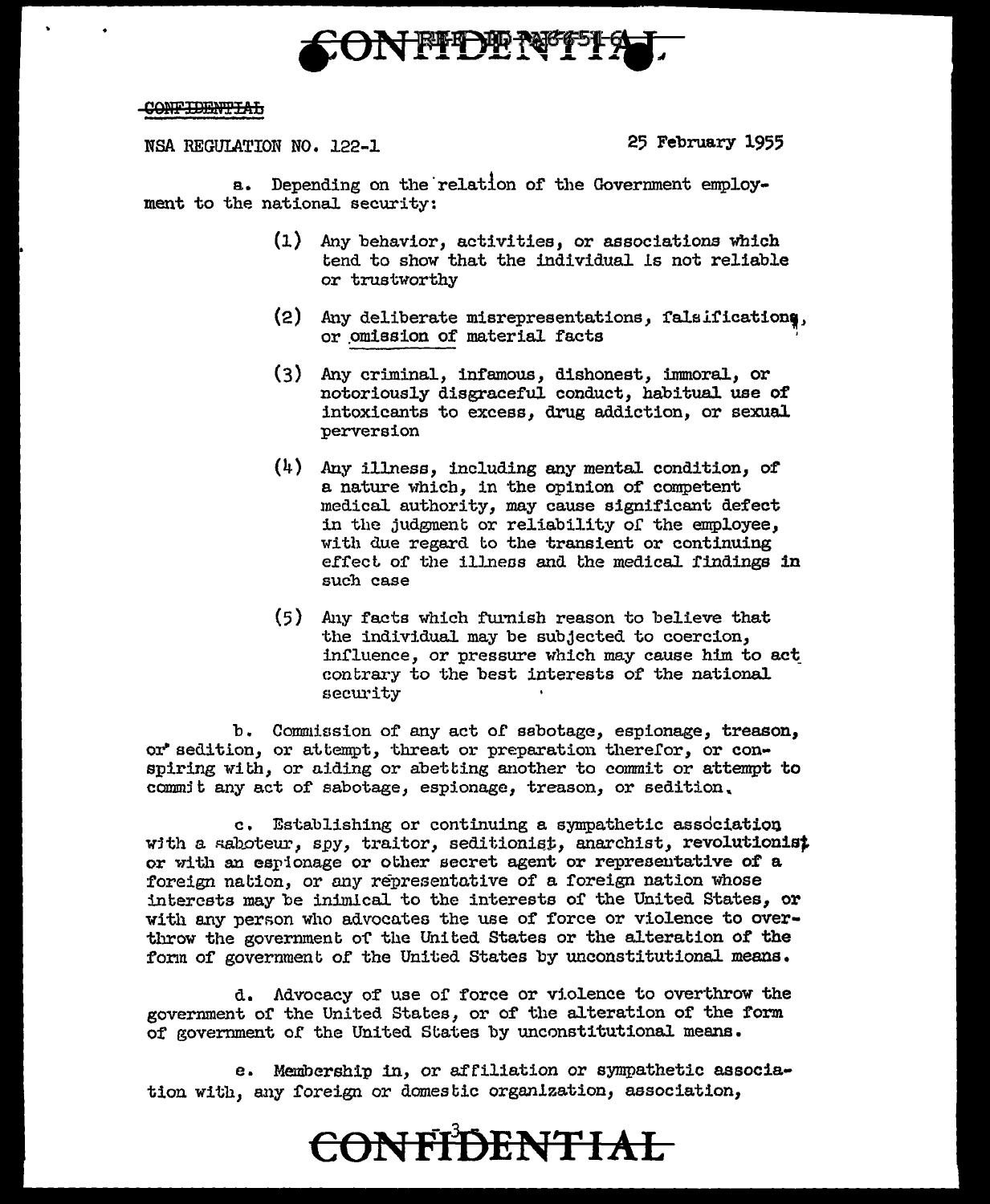

NSA REGULATION NO. 122-1 25 February 1955

movement, group, or combination of persons which is totalitarian, Fascist, Communist, or subversive, or which has adopted, or shows, a policy of advocating or approving the commission of acts of force or violence to deny other persons their rights under the Constitution of the United States, or which seeks to alter the form of government of the United States by unconstitutional means.

f. Intentional, unauthorized disclosure to any person of' security information or of other information, disclosure of which is prohibited by law, or willful violation or disregard of security regulations.

g. Performing or attempting to perform hls duties, or otherwise acting, so as to serve the interests of another government in preference to the interests of the United States.

h. Refusal by the individual, upon the ground of constitutional privilege against self-incrimination, to testify before a congressional committee regarding charges of his alleged disloyalty or other misconduct.

5. Foreign Residence. In view of length of time and difficulty involved in conducting investigations in forcign countries, no persons who have spent long portions of' their lives abroad should be considered for NSA employment or assignment unless the Chief of the interested Staff Division or Office provides written justification statlng that no other person with the required qualifications is available.

6. Evaluation and Declaration of Ineligibility for Clearance. If, after careful evaluation of all the facts in a particular case, doubt exists as to whether the individual's employment or retention under the foregoing Selection Standards and Criteria is clearly consistent with interests of national security, the individual concerned shall not be cleared for access to classified information.

7. Applicants Disapproved for Hire - Reconsideration. When the compelling operational need for the qualifications of an individual. whose application for hire (either permanent, temporary, contractor, consultant, or WAE, etc.) has been disapproved for security reasons, is deemed sufficient to justify reconsideration, the Chief of the Staff Division or Office concerned may resubmit the application to the Chief, Security Division, accompanied by written justification for reconsideration.

#### SECTION *V* - PERSONNEL CLEARAUCE

1. Clearance Requirements for Access to COMINT information. Persons requiring access to COMWT information within the scope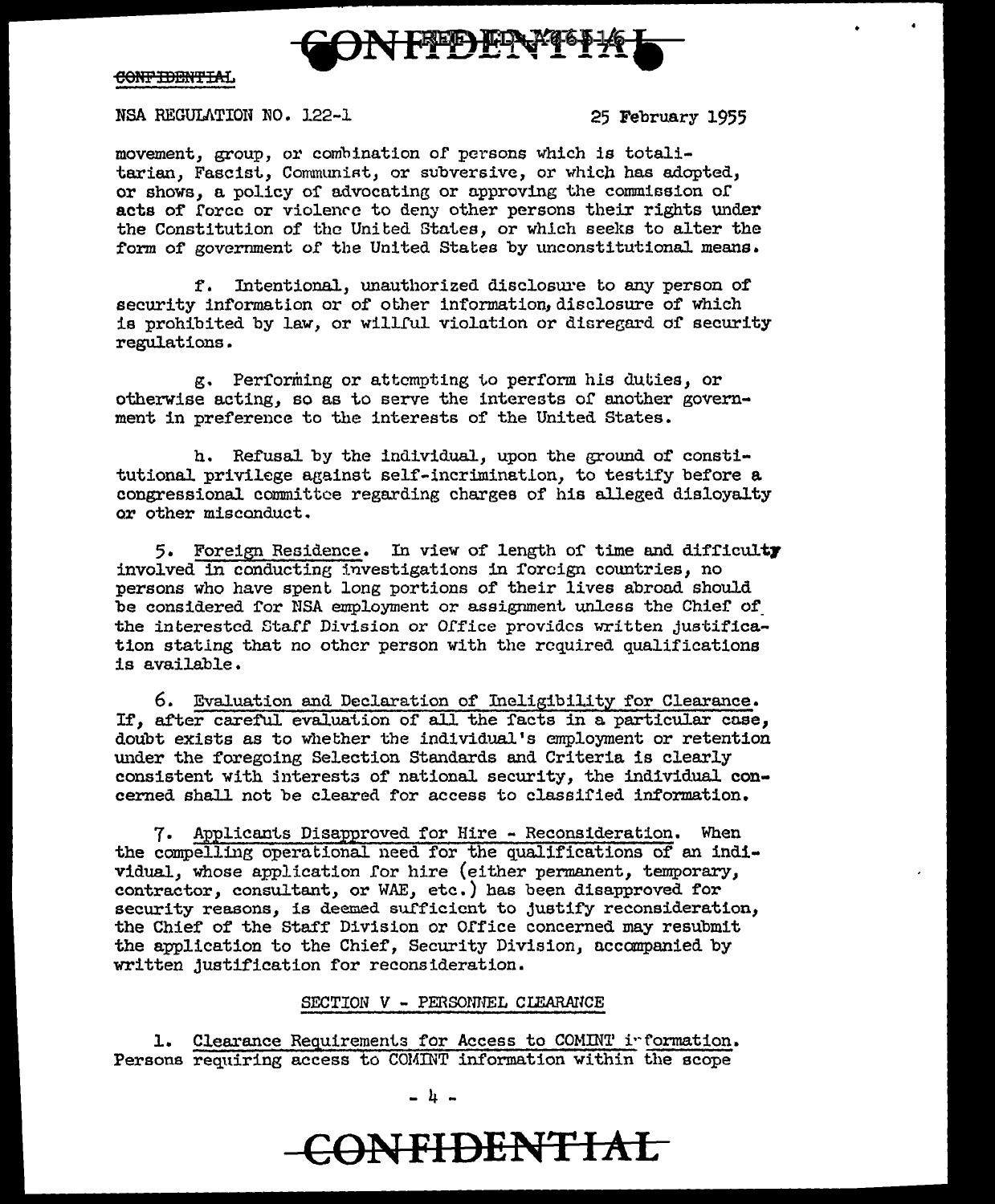## CONFFEDENTIL

#### CONFIDENTIAL

NSA REGULATION NO. 122-1

25 February 1955

of this Agency's operation, or access to areas in which such information is being collected, produced or prepared for dissemination, must have been cleared and indoctrinated for COMINT. Such a clearance and indoctrination establishes eligibility for access to any category of COMINT the "need to know" requires. In this category are all employees or military assignees, all consumers, contractors, consultants, advisors and certain custodial person $ne1.$ 

2. Clearance Requirements for Access to Classified non-COMINT Information. Persons requiring access only to non-COMINT classified information in the conduct of their business with this Agency require clearance based on investigative requirements and to a classification level commensurate with the classification of the information to which they must have access. Employees of NSA who are indoctrinated for COMINT also have cryptographic and Top Secret clearance.

3. Pre-employment Security Check. The Chief, Security Division, shall be furnished one copy of the "Statement of Personal.<br>History," (DD Form 398), with NSA Supplement; one "Finger Print History," (DD Form 398), with NSA Supplement; one "Finger Print Chart," (CSC Form 87); and four copies of "Security Investigation Data for Sensitive Positions," (CSC Form 86). These forms shall be completed with no omissions and all periods of time accounted for. The Chief, Security Division, shall review these forms for completeness and shall make an initial determination that the individual meets selection standards.

4. Pre-employment National Agency Check for Sensitive Position. The pre-employment National Agency Checks are conducted by the Civil Service Commission on all civilian applicants for government employment.

5. Pre-employment Security Interview. A security interview by qualified interviewers is required.

6. Background Investigations. The three military services and such other components of the Federal Government as have administrative or statutory obligations for the conduct of personnel security investigations make the investigations required for the clearance of NSA civilian employees. They also conduct the required investigations of military assignees to this Agency and of military consumer personnel, but at the request of the service concerned and in accordance with the clearance procedures of that service. Civilian consumer personnel and certain custodial personnel are investigated in accordance with the recognized policies of the agency, bureau or department concerned. Contractual personnel are investigated in accordance with the regulations of the service performing the procurement for NSA.

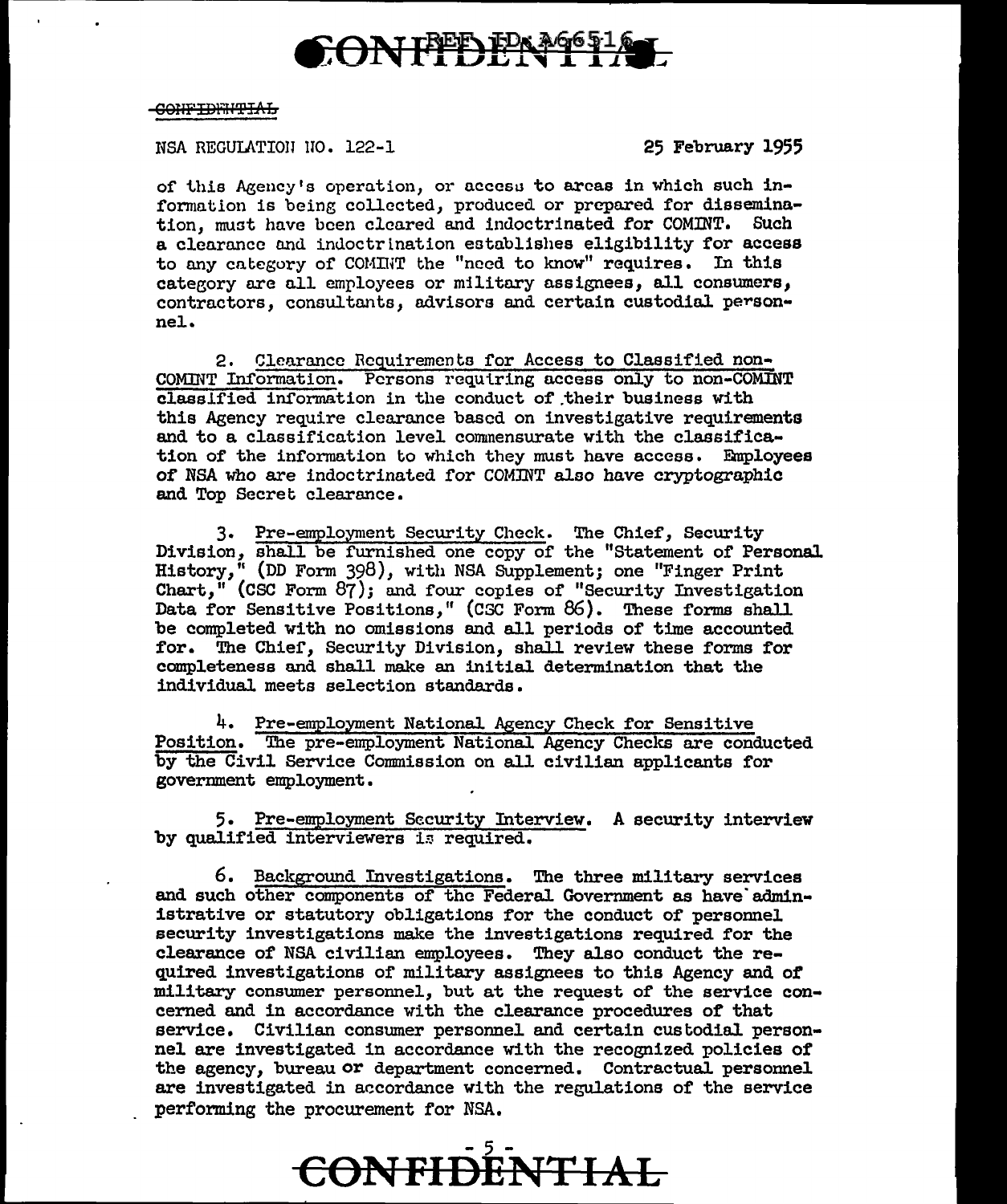

#### C<del>ONFIDENTIAL</del>

#### NSA REGULATICI NO. 122-1

25 February 1955

7. Clearance of Military Assignees and Civilian Assignees. Subject to the Director's review, the heads of other government departments or agencies grant clearances to military or civilian personnel provided by them for NSA duty or administrative support, and whenever access for their own personnel, civilian or military. to classified information of KSA is required.

 $\delta$ . Interim Clearance. In response to compelling operational need, interim clearance may be granted. As this type of clearance. is given, is prior to the completion of all clearance procedures, it should be strictly limited to cases of compelling operational need. Persons having an interim clearance are indoctrinated for and may have access to all material available to persons having a final clearance. The granting of this access hould also be limited to compelling operational need and each case should be handled on an individual basis. Persons having interim clearances will wear a distinctive badge. This badge will have a diagonal white bar through a dark color field or a diagonal blue bar through a light color field.

9. Involuntary Separations. Such separations from this Agency on security grounds shall be accomplished in accordance with the provisions of Executive Order 10/150, P. L. 733 and Civil Service Regulations. Whenever military personnel fail to meet clearance standards which results in denial or revocation of clearance for access to this Agency's material, the Chief, Hilitary Personnel Pranch, shall be advised immediately to take the necessary action to return the individual to his parent military service.

10. Reinvestigation. Four years after the date of last evaluation, and if the need for clearance still exists, investigations shall be reopened to the extent necessary to bring them up to date and to justify extension of clearance. For this purpose, a new Statement of Personal History must be obtained and reviewed by the Chief, Security Division, as required.

11. Clearance Records. The F5A Security Division is the office of record for clearances granted ISA personnel and other persons performing services for ISA.

#### SECTION VI - FFRSONNEL SUCURITY SUPHRYISION

1. Employees of the "ational Security Areney, having access to sensitive classified material, have a prime responsibility to see

 $-5-$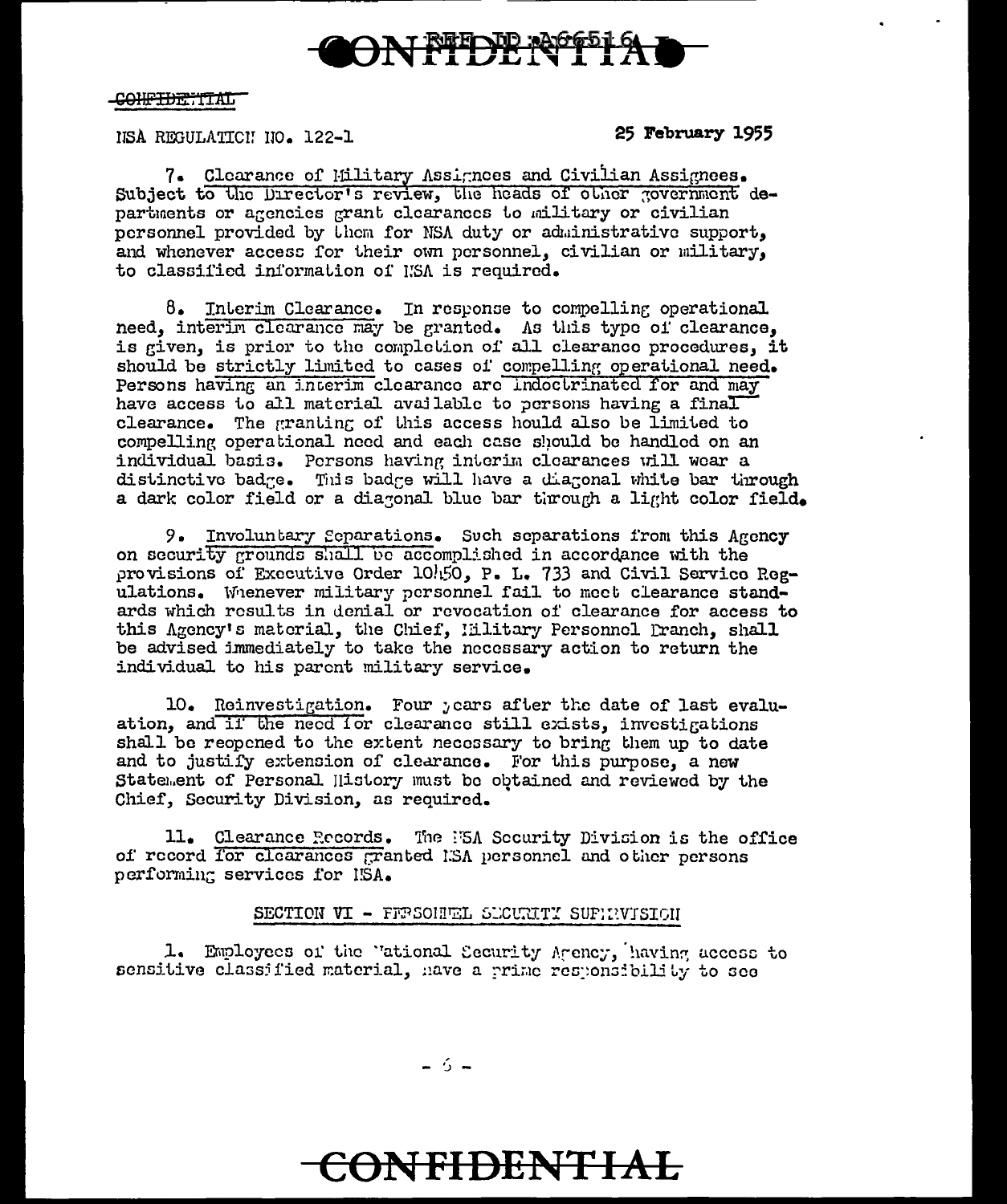

NSA REGULATION NO. 122-1

25 February 1955

that by their actions they do not expose their knowledge of this material to persons who could or may use it to the detriment of the United States Security cannot depend solely on rules and procedures to assure that employees recognize their individual responsibilities. Generally, as in any work to be performed by an employee, supervision is necessarv.

2. The initial responsibility for the security supervision of employees of NSA is placed on the individual employee's immediate supervisor. The supervisor should be a constant reminder to the people under his or her supervision, by example and instruction, of security rules and good security practices. He should report any violation of personnel security coming to his attention.

3. Incidents or allegations affecting the clearance status of any other employee should be directly and immediately referred to the Chief, Security Division. No evaluation or investigation should be made by the person reporting the information.

4. The overall responsibility for the security supervision of NSA personnel including any necessary counter-intelligence measures is the responsibility of the Chief, Security Division, and all matters relating to Personnel Security should be referred to him.

5. In carrying out his responsibility, the Chief, Security Division, is responsible for maintaining liaison with other Federal and local governmental counter-intelligence, investigative and law enforcement agencies. All contacts with personnel of other agencies on NSA security matters should be made through liaison as established.

6. In order to assist in the proper supervision of NSA personnel, the Chief, Security Division, shall organize and effectively use a Security Education Program.

#### SECTION VII - SECURITY EDUCATION

1. Initial Orie. 10th.on.

a. During the new employee's processing (on his first day of duty), a preliminary security briefing will be administered by Civilian Personnel Branch, Personnel Division.

b. All military and civilian personnel entering on duty with this Agency will read Title 18, Section 798, USC, and so certify by completing NSA Form G1971 attached thereto, during initial processing into the Agency. The Chief, Personnel Division, will forward the signed certificates to the Chief, Security Division, for the file.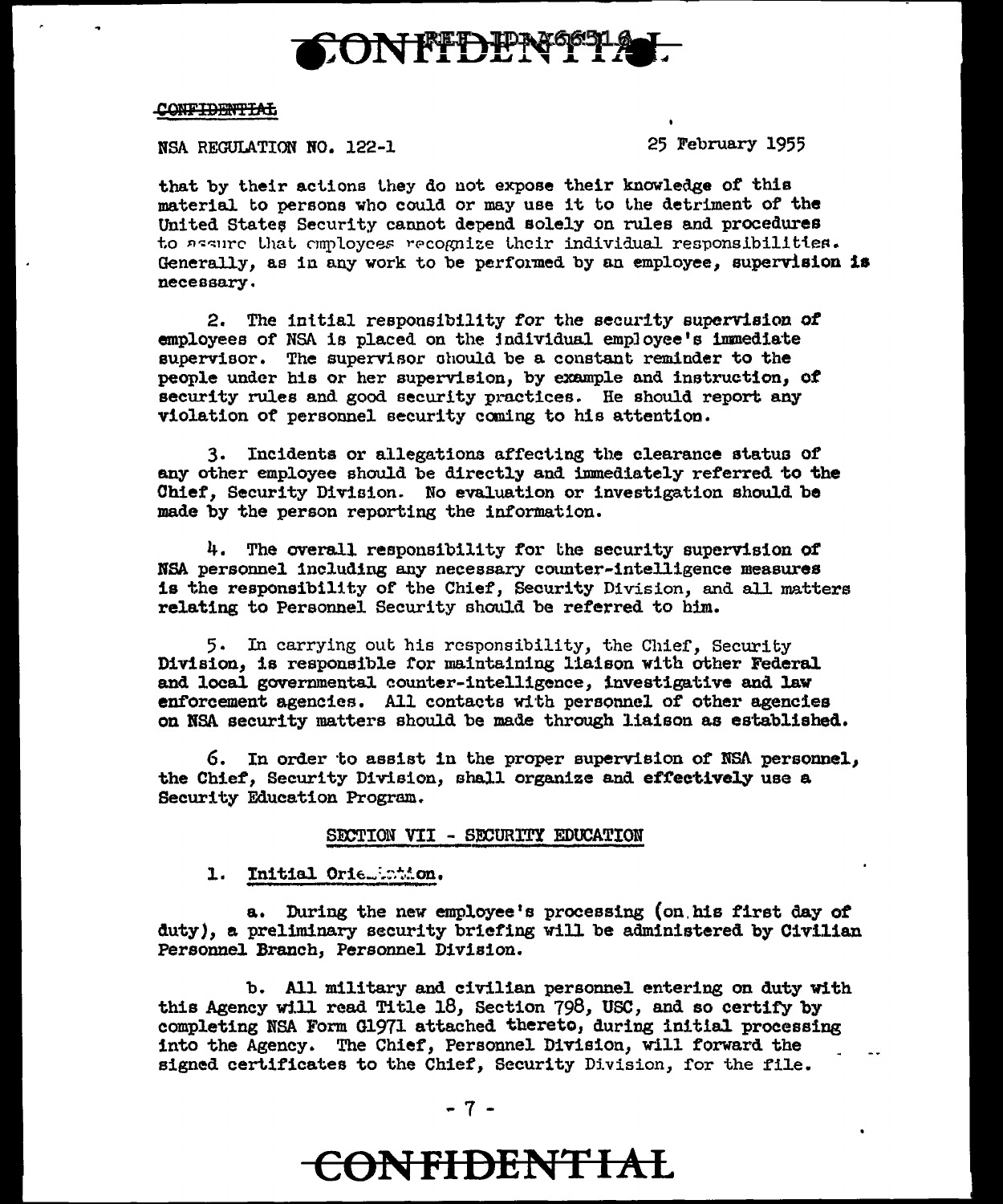

NSA REGULATION NO. 122-1

25 February 1955

#### 2. Security Training - NSA School.

a. Upon arrival of the new employee or assignee at the NSA School and during the first week of his orientation period, he will receive instruction concerning his security responsibility as an NSA employee, sound security practices to be observed, and regulations governing his conduct while an employee of the National Security Agency.

b. Administration will be effected by the NSA School Staff.

#### 3. Indoctrination.

a. Upon the granting of a clearance, all personnel will be indoctrinated for COMINT and subscribe to an oath of secrecy. This indoctrination shall include a discussion of the general mission of the Agency. with emphasis on the need for sound security practices by the individual employee, an explanation as to some of the possible disastrous results in cases of violations of security and a reading and explanation of such public laws and directives as are applicable to employees of this Agency.

b. Further briefing on the more sensitive phases of the cryptologic endeavor shall be accomplished by the branch chief or other supervisory officer when the individual reports to his duty assignment and will be administered on a need-to-know basis. This briefing shall include an explanation of the particular mission of the organizational segment and its part in the general cryptologic effort of the National Security Agency. Such indoctrination and briefing will entitle the individual to access to Category I, II and III COMINT on a "need-to-know" basis.

c. Upon the assignment of a cleared individual to an operational element. NSA Form No. G1927 will be accomplished immediately by the Chief of the Staff Division or Office concerned or his authorized representative and forwarded to the Chief, Security Division.

#### 4. Continuing Security Education.

a. To maintain a constant awareness by the individual employee or assignee of his security responsibility, a planned program of continuing security education will be promulgated and administered by the Chief. Security Division. Requests for talks, lectures or other types of special security education should be directed to the Chief, Security Division.

b. Beginning 1 January 1955, all cleared civilian employees and military personnel assigned to Staff Divisions and Offices will be re-instructed annually as of 1 January of cach calendar year on all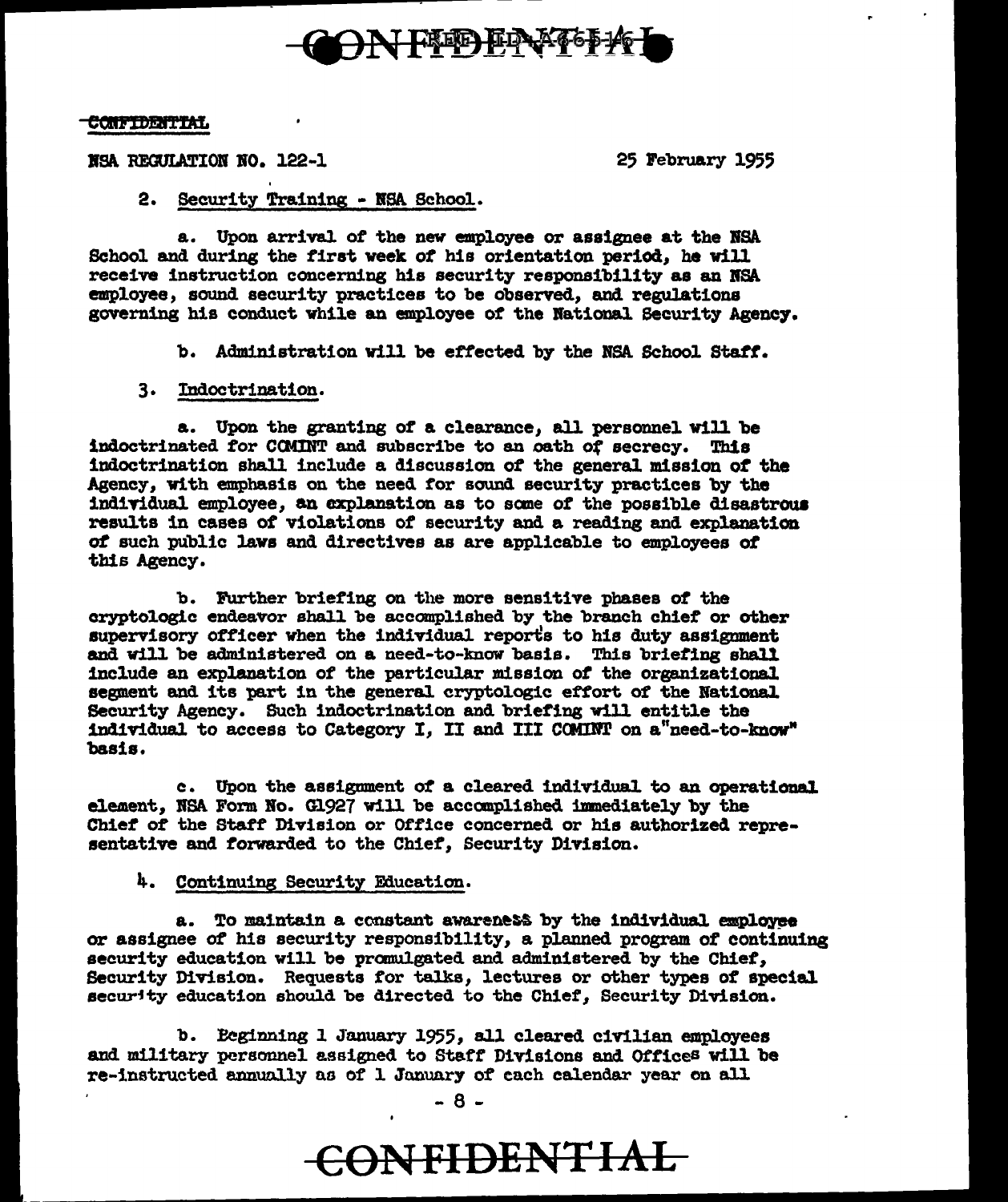

NSA RECULATION NO. 122-1

 $\mathbf{r}$ 

25 February 1955

phases of on-the-job security. This is the responsibility of the Chiefs of the Staff Divisions or Offices concerned. A certificate (RCS-276), to the effect that all assigned personnel have been re-instructed, will be sent to the Chief, Security Division, no later than 31 January of each calendar year.

c. Chiefs of Staff Divisions and Offices are responsible for insuring that all of their personnel understand the provisions of Title 18, Section 798, USC, at all times.

d. NSA personnel who have been assigned to TDY or PCS outside the continental limits of the United States will be briefed concerning their security responsibility prior to departure for overseas areas.

e. The Chief, Security Division, shall be notified of the employee's assignment by the Chief of the Staff Division or Office concerned, at least ten days prior to the employee's date of departuro.

f. The Chief, Security Division, will prepare for publication material concerning security. This material will be disseminated to all NSA personnel. Requests for this type material should be directed to Chief, Security Division.

g. Visual aids, being an integral part of a security education program, will be prepared and disseminated on a regular program basis.

5. Debriefing.

a. Each person being separated from association with NSA shall be debriefed.

 $\mathbf{b}$ . Separation shall include, but not be limited to the following:

- (1) Permanent aeparation
- (2) Temporary separation for 30 days or more due to:
	- (a) Personal foreign travel
	- $(b)$  Illness
	- (c) Maternity leave
	- (d) LWOP for any purpose

### <del>ONTIDENTIAL</del>